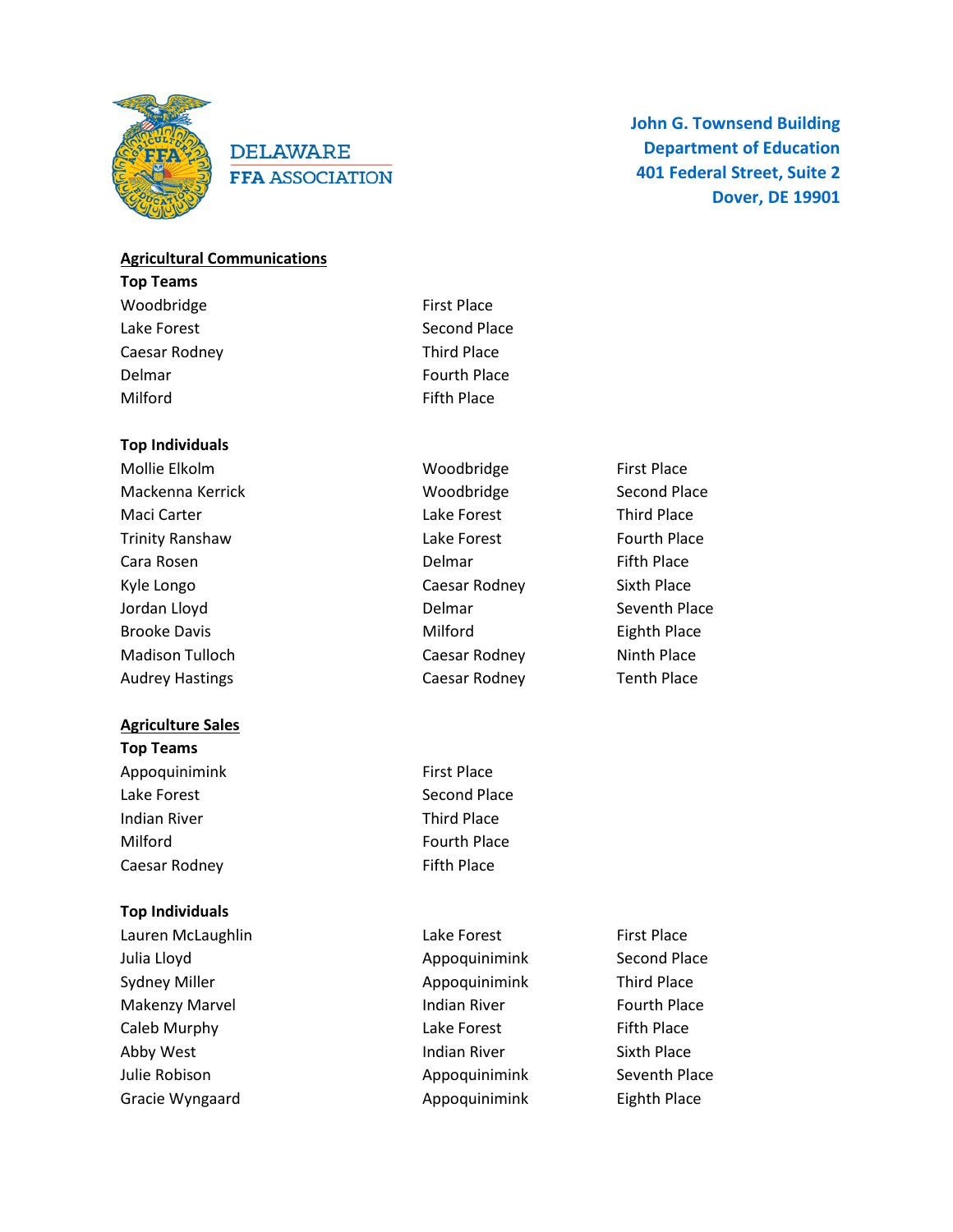Katelyn Klingensmith **Indian River** Ninth Place Adam Bitler **Milford** Milford Tenth Place

### **Creed Speaking**

### **Conduct of Chapter Meetings**

Smyrna First Place Lake Forest **Second Place** Second Place Millsboro Middle Third Place W.T. Chipman Fourth Place Sussex Central Fifth Place

### **Employment Skills**

Tessa McDonough Sussex Central Second Place Elisabeth Davis **Middletown** Third Place Kaylee Dulin **Smyrna** Smyrna Fourth Place Charlese Price **Figure 2018** Milford **Fifth Place** Brianna Reynolds **Milford** Sixth Place Rachel Taylor **National Community Claude Forest** Seventh Place Julian Hudson Delmar Eighth Place

### **Extemporaneous Public Speaking**

Emily Samick **Middletown** Second Place Taylor Bullis **Taylor Bullis** Sussex Tech Third Place Veronika Moore **Milford Milford Fourth Place** Vernice Heard **Dover Container Black** Dover **Fifth Place** Hannah Jeffrey Caesar Rodney Sixth Place April Rulo **Cape Henlopen** Seventh Place Hailey Powell **Eighth Place** Smyrna **Eighth Place** Kassidy Pinder **Ninth Place Ninth Place Ninth Place** Mark Lattomus Middletown Tenth Place

Brielle Carter **Lake Forest** First Place Sarah Dinsmore Sarah Dinsmore Smyrna Second Place Adrianna Mazzio **A.G. Waters** Third Place Bethany Knutsen **Example 2** Woodbridge **Fourth Place** Faith Hewes **Smyrna Middle** Fifth Place Lana Savage **Meredith Middle** Sixth Place Ella Vandervort **Meredith Middle** Seventh Place Sundence Lodge **Milford Milford** Eighth Place Avery Kerrick **Ninter and Avery Kerrick** Woodbridge Middle Ninth Place

McKenna Breeding The Caesar Rodney First Place

Praise Ighodaro **MOT Charter** First Place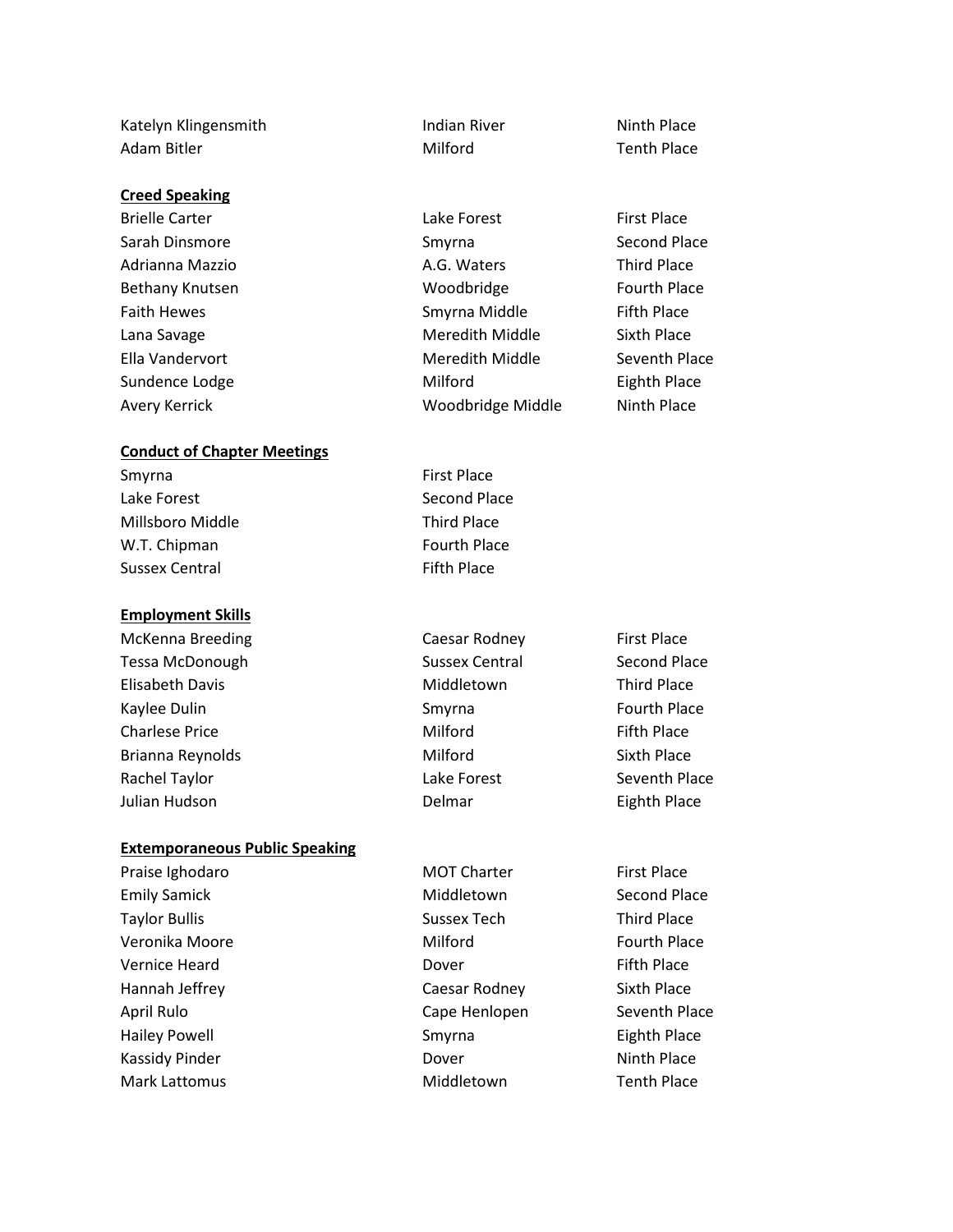### **Junior Extemporaneous Public Speaking**

Evan Peterson **Example 2018** Woodbridge **First Place** 

### **Floriculture**

**Top Individuals**

- **Top Teams** Woodbridge **First Place** Middletown Second Place Smyrna Third Place Delmar **Fourth Place** Appoquinimink Fifth Place
- Kaelyn Parks **Music Communist Place** Woodbridge **First Place** Racheal Loughry **Middletown** Second Place Meredith Carey **Music Contract Contract Contract Contract Contract Contract Contract Contract Contract Contract Contract Contract Contract Contract Contract Contract Contract Contract Contract Contract Contract Contract Co** Amber Tully **Amber Tully Example 20** Noodbridge **Fourth Place** Alyssa Daiuto **Middletown** Middletown Fifth Place Gabriella Morelli **Sixth Place Communist Communist Communist Communist Communist Communist Communist Communist Communist Communist Communist Communist Communist Communist Communist Communist Communist Communist Communist** Philip Townsend **Middletown** Seventh Place Audrey Jackson **Middletown** Eighth Place Jessie Schweiger **Appoquinimink** Minth Place Hannah Pearson New Yoodbridge Tenth Place
	-
- Milford Central Academy First Place Woodbridge Middle Second Place Smyrna Middle Third Place Laurel Middle **Fourth Place** Millsboro Middle **Fifth Place**

Mary Watts **Mary Watts** Smyrna Middle First Place Carley Mackert Milford Central Academy Second Place

**Top Individuals**

**Junior Floriculture**

**Top Teams**

- Sky Jackson Show Smyrna Second Place Allison Aquino **Redding Middle** Third Place Thomas Hernan Thomas Hernan Smyrna Middle Fourth Place Savannah Rayl-Parks **All and Appoquinimink** Fifth Place Keith Dallaney **Middletown** Sixth Place Keeley McCormick **A.G. Waters** Seventh Place Aydan Vanderwend Woodbridge Eighth Place Matthew Sacks **Milford Central Academy** Ninth Place
- Madeleine Pyle **Millsboro Middle** Tenth Place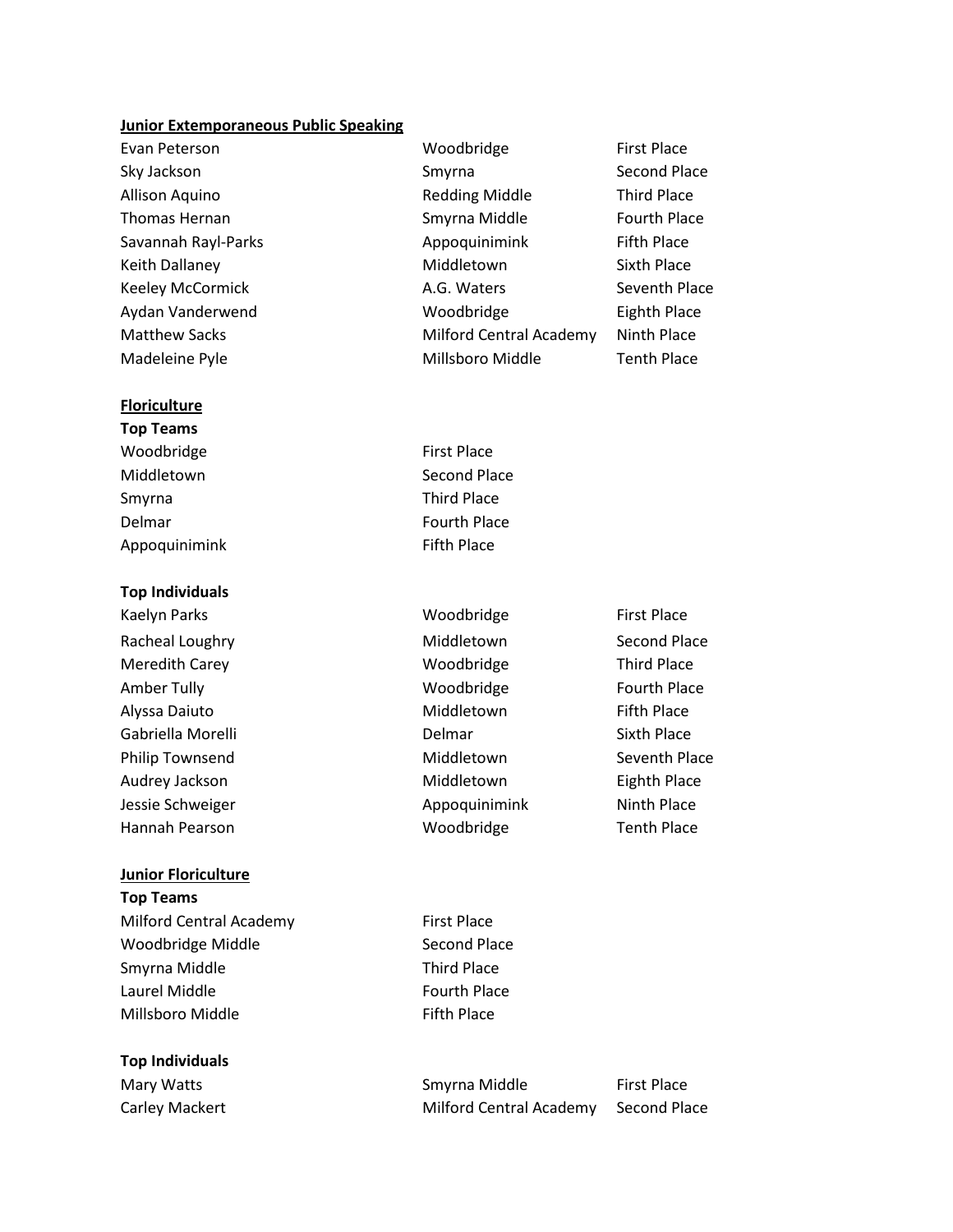### **Meats Evaluation**

**Top Teams** Smyrna First Place Milford Second Place Sussex Central Third Place Lake Forest **Fourth Place** 

### **Top Individuals**

### **Milk Quality & Products**

**Top Teams** Middletown First Place Caesar Rodney **Second Place** Second Place Appoquinimink Third Place Indian River **Fourth Place** Smyrna **Fifth Place** 

### **Top Individuals**

Nyree Pajaro **Middletown** First Place Kimberlyn Nance **Caesar Rodney** Second Place Willow Bergman **Indian River** Third Place Morgan Meekins **Middletown** Middletown **Fourth Place** Luis Moreno Caesar Rodney Fifth Place

Isabella McMullen Summa Smyrna Middle Second Place Madisyn Kuhnmiller **Millsboro Middle** Fourth Place Emma Simpson **Emma Simpson** Milford Central Academy Fifth Place Reese Albany **Redding Middle** Sixth Place Erin Kuzminski **Redding Middle** Seventh Place Carley Deford Woodbridge Middle Seventh Place Tyler Smith Milford Central Academy Ninth Place Emily Peterson **Ninth Place** Woodbridge Middle Ninth Place

Middletown **Fifth Place** 

Curtis Sharp **Milford First Place** Cassidy Niederland Smyrna Second Place Parker Boots **Smyrna** Smyrna Third Place Kendra Mounts **Smyrna** Smyrna **Smyrna** Fourth Place Alvin Rogers **Sussex Central** Fifth Place Savanna Sykes Sussex Central Sixth Place Katie Severson and Lake Forest Seventh Place Sarah Hastings **Milford** Eighth Place Ashley Hardway **National State Lake Forest** Ninth Place Ryder Hickey **Middletown** Middletown Tenth Place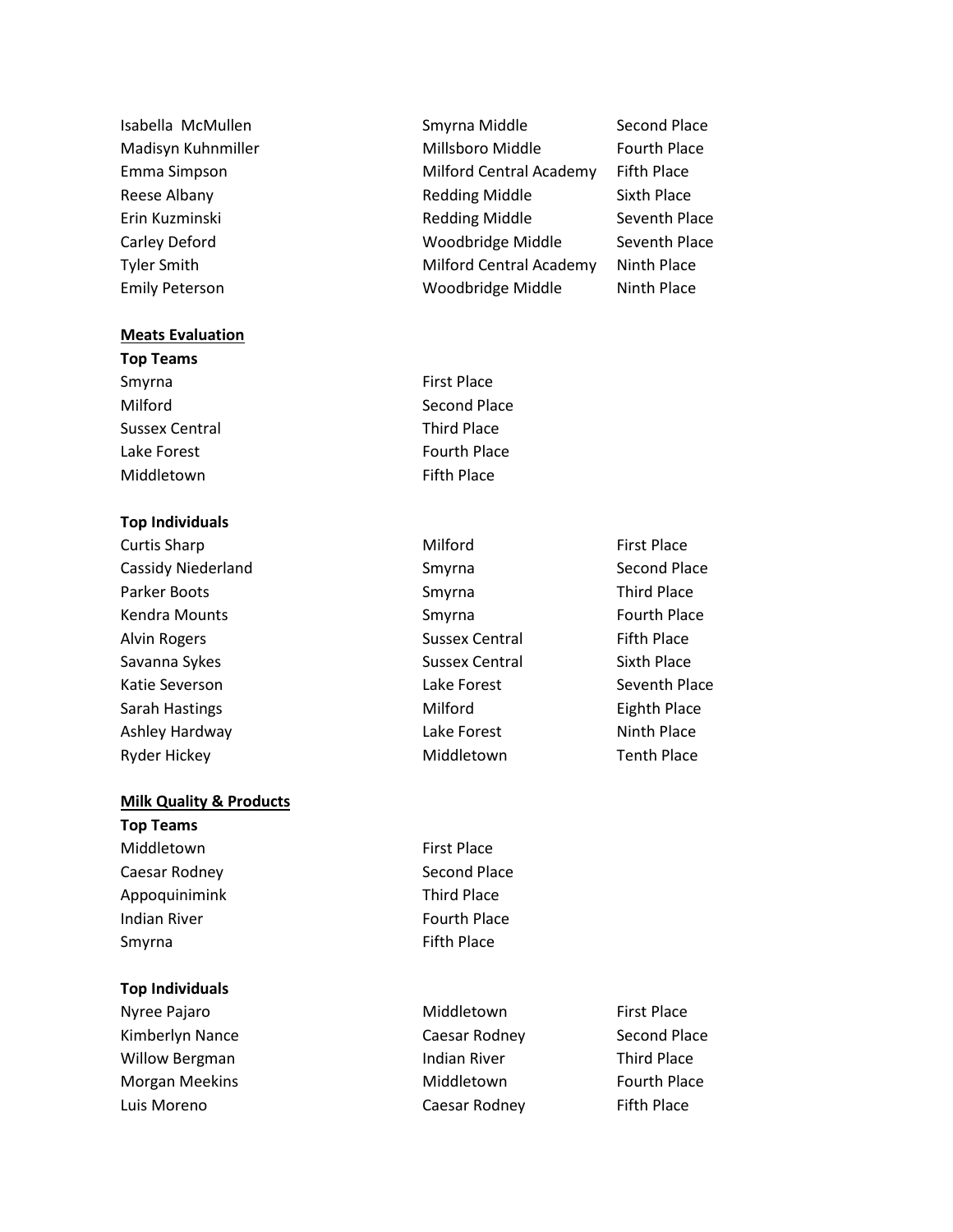| Mackenzie Howell | Middletown    | Sixth Place        |
|------------------|---------------|--------------------|
| Gabryele Carter  | Smyrna        | Seventh Place      |
| Kianna Tribbett  | Caesar Rodney | Eighth Place       |
| Gage Scarberry   | Appoquinimink | Ninth Place        |
| Kyle Gares       | Appoquinimink | <b>Tenth Place</b> |

# **Junior Milk Quality & Products**

| <b>Top Teams</b>  |                     |
|-------------------|---------------------|
| Smyrna Middle     | <b>First Place</b>  |
| Woodbridge Middle | Second Place        |
| Meredith Middle   | <b>Third Place</b>  |
| Laurel Middle     | <b>Fourth Place</b> |
| Redding Middle    | <b>Fifth Place</b>  |
|                   |                     |

### **Top Individuals**

| McKenna Vest             | Smyrna Middle         | <b>First Place</b>  |
|--------------------------|-----------------------|---------------------|
| Carl Rifino              | Smyrna Middle         | Second Place        |
| Rorie Glenn Russum       | Smyrna Middle         | <b>Third Place</b>  |
| Jarrett Alvey            | Woodbridge Middle     | <b>Fourth Place</b> |
| Louie Altizer            | Woodbridge Middle     | <b>Fifth Place</b>  |
| Jacob Green              | A.G. Waters Middle    | Sixth Place         |
| Javon Snead              | Laurel Middle         | Seventh Place       |
| Caitlin Maloney          | Meredith Middle       | <b>Eighth Place</b> |
| Caleb Kelley             | Laurel Middle         | Ninth Place         |
| <b>Summer Montgomery</b> | <b>Redding Middle</b> | <b>Tenth Place</b>  |
|                          |                       |                     |

# **Parliamentary Procedure**

Sussex Central First Place Milford Third Place

# **Prepared Public Speaking**

Allison Wahlsten **Caesar Rodney** Second Place Sikha Sahu **Middletown** Third Place Olivia Gaines **Caesar Rodney Caesar Rodney Caesar Rodney Caesar Rodney Caesar Rodney Caesar Rodney** Bryce Banks **Middletown** Middletown Fifth Place

# **Junior Prepared Public Speaking**

Smyrna Second Place

Hannah Haigh **Milford Milford First Place** 

Emily Laird **Emily Laird Emily Laird Emily Laird First Place** Zoe Petrosky **SMYRID SMYRID Second Place** Smyrna Second Place Sydney Messick **M.T. Chipman Middle** Third Place Aidan Gorey **M.T. Chipman Middle** Fourth Place